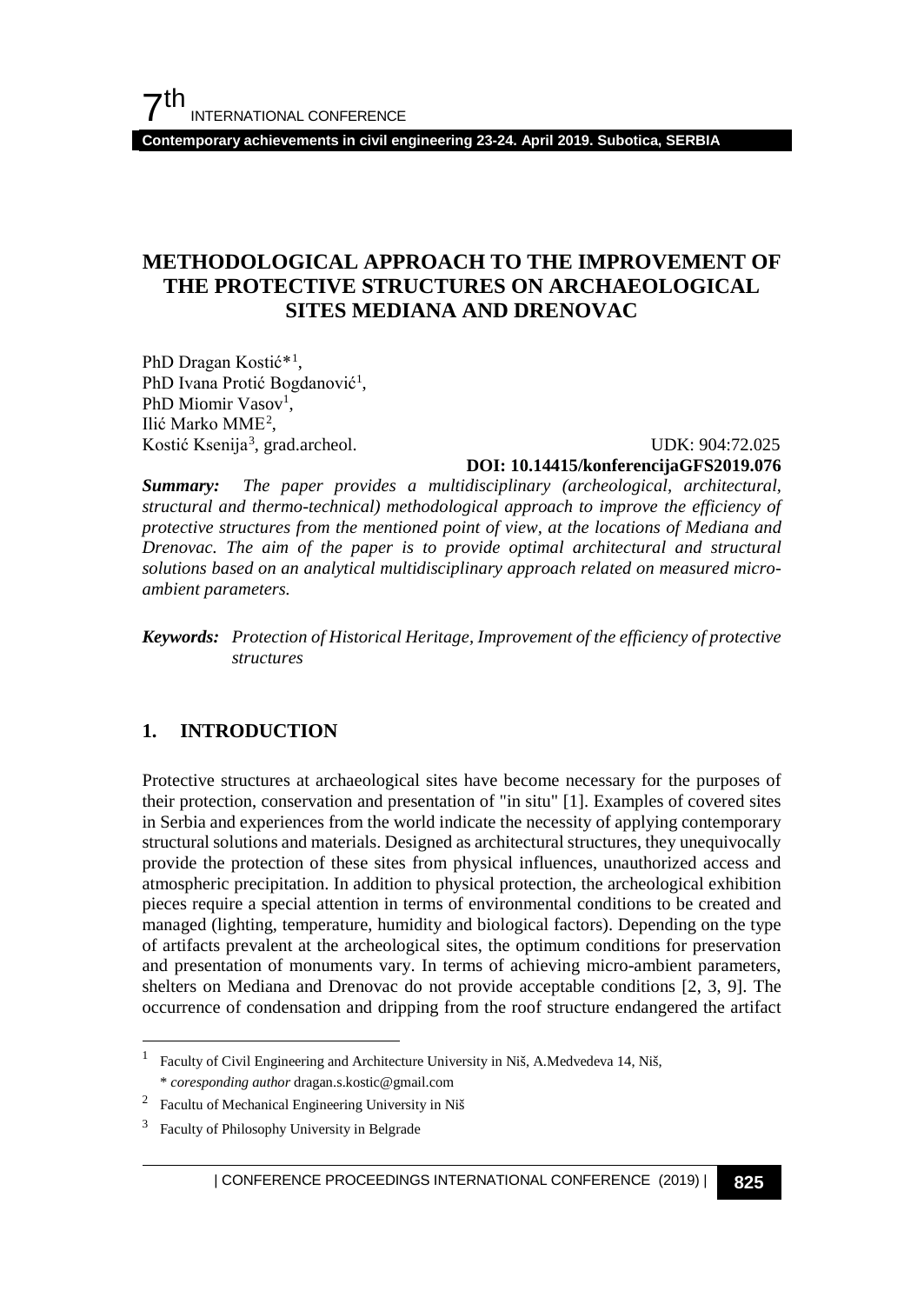# $\overline{\phantom{a}}$ . МЕЂУНАРОДНА КОНФЕРЕНЦИЈА

#### **Савремена достигнућа у грађевинарству 23-24. април 2019. Суботица, СРБИЈА**

being explored (Drenovac) and those exhibited to the visitors (Mediana). Due to these extremely adverse effects, the sites were covered with geo-textile and in this way, their damage was prevented. Measurements of the temperature and humidity of the internal air, as well as of the protective structures at the Mediana near Niš [3] and Drenovac near Paraćin [9], point to the need for correction of the architectural solution of the protective structures (shelter) of those archeological sites.

#### **The goal of the paper**

The research presented in this paper deals with the occurrence of condensation which has a negative effect on the mosaics of the archeological site of Mediana and of the earthen structure of the archeological site of Drenovac. An extensive investigation was performed on the structures which are the subject of this research in order to determine the exact causes for emergence of condensation moisture. After finding the cause, location and time of emergence of the condensation, a model of architectonic – engineering upgrading is considered as a first step, as well as thermo-technical measures which can be introduced in the step two. The research results can be applicable to similar structures with the same problems.

#### **Contemporary scientific knowledge**

The condensation problem is closely related to the thermal characteristics of materials built in the bearing structure and roof covering. The problems of thermal characteristics of membranes were explored in past, but they still represent one of the topical areas for research, especially in the buildings where controlled environmental parameters are required (temperature, humidity, lighting). Kostic, Milosevic, Bogdanovic, Vasov, Vucur [4] researched the difference between the thermal behavior of single and double membranes. Rosina et al investigated the reduction of external effects using shelters [5]. The effect of shelter on the archeological excavations were explored by Stewart, Neguer and Demas [6], while Kostic and Gligorijevic [2] used the previous findings systematized in the Cetin dissertation [1].

## **2. CONTEMPORARY LIGHTWEIGHT PROTECTIVE STRUCTURES**

There is a large number of archeological sites in Serbia (189) which were declared immovable cultural property. 10 sites were declared a cultural property of outstanding importance, and only 25 have a status of a cultural property of high importance [3]. The enclosed permanent protective structures were built only on five sites in the last ten years: Lepenski Vir near Majdanek, Sirmuim near Sremska Mitrovica, Viminacium near Kostolac, Drenovac near Paracin and Mediana near Niš [2].

The paper presents two shelters where environmental parameters were measured (temperature and humidity). In addition, they are very similar in their architectonic design. They have a cylindrical shape with a cover from a composite textile membrane.

## **2.1. Drenovac near Paracin**

Scientific-research center for study of the Neolithic period on the Balkan peninsula was formed in Paraćin and the archeological site being systematically explored is a Neolithic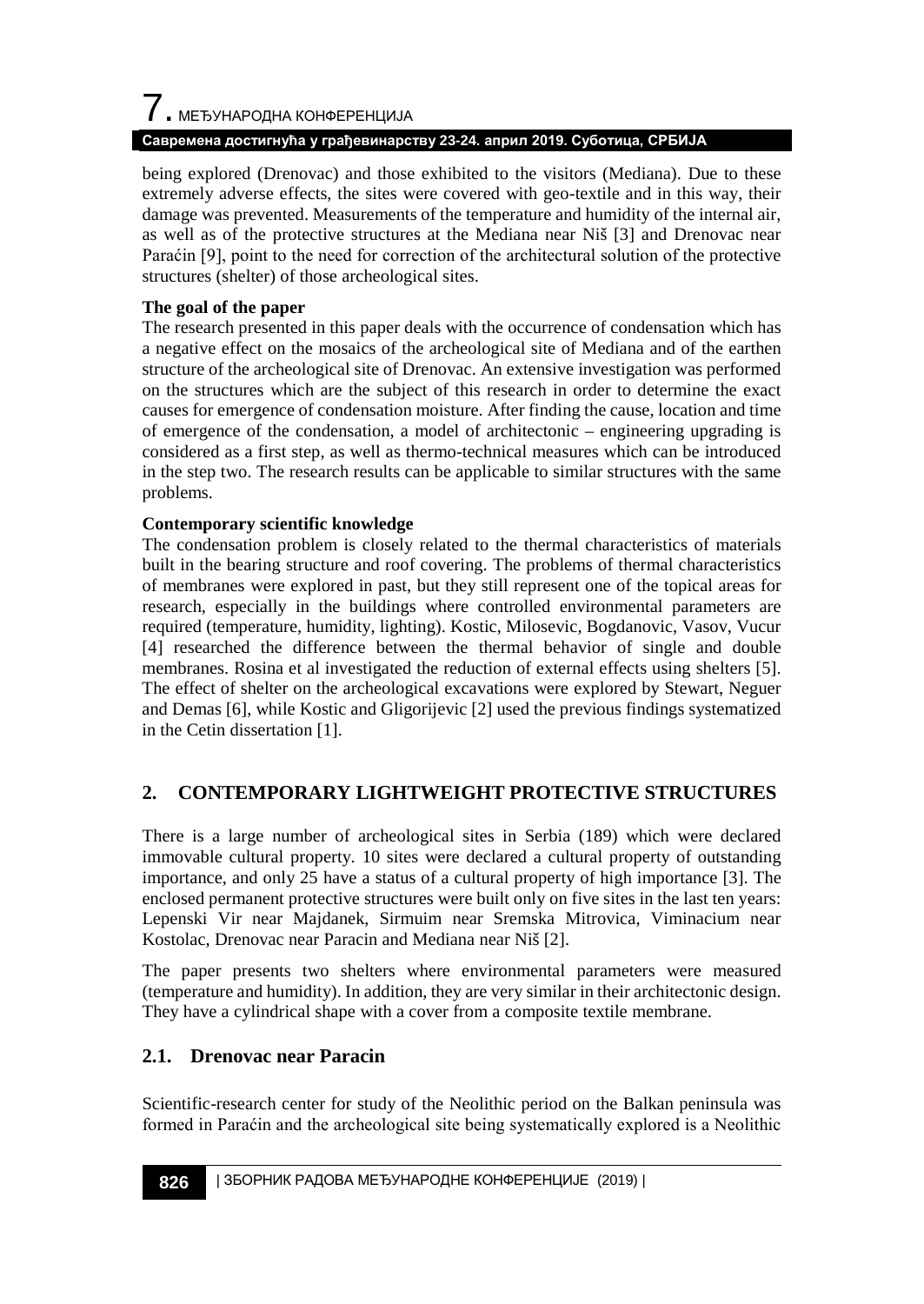#### **Contemporary achievements in civil engineering 23-24. April 2019. Subotica, SERBIA**

settlement in "Drenovac", and there are around a hundred other registered sites in the area of Pomoravlje area. The most interesting fact is that these settlements exhibited the oldest traces of animal husbandry and farming. The protective structure on this site was built in 2013 as arched system of glued laminated timber (span 30m, high 11m), having cylindrical form (length 40m). It is a fully closed structure with periodically small openings for longitudinal ventilation on frontal sides, covered by a PVC membrane. The basic purpose of this protective structure is a thematic research and conservation of the buildings, but it will have a touristic, educational and environmental dimension as well.



*Fig. 1. Shelter on Drenovac (left), Shelter on Mediana (right)-under construction*

## **2.2. Mediana near Nis**

The ancient settlement erected near Niš is for the first time mentioned in IV century AD. It was declared an immovable cultural property of outstanding importance. The heyday of Mediana was during the reign of the emperor Constantine the Great. The settlement is famous for its residential buildings, and the complex also contains the auxiliary structures for the garrison, servants etc. The first registered data on the remains of the mosaics and buildings date back to Felix Kanitz from the end of XIX century, and the first systematic excavation began in 30's of the XX century. The most important building on the site of Mediana is the Villa with peristyle, which was in 2014 mostly covered by a protective structure. The structural system is composed of shallow arches supported on the massive eccentric foundation blocks. The span of the structure is 72,5m and the mutual spacing of the arches is 5m. The frontal parts have the form of semi-domes with radial semi-arches. The cover is a PVC membrane with the polyester core.

## **3. COMFORT PARAMETERS INSIDE THE PROTECTIVE STRUCTURES ON ARCHAEOLOGICAL SITES**

Protective structures should meet criteria in terms of ventilation which will prevent condensation in the October-May period and prevent overheating due to solar radiation in the May-October period, natural sunlight which does not change the solar spectrum.

The fundamental precondition for a successful presentation of excavated structures is establishing of agreeable conditions for the work on further excavations, conservation and presentation of a site, and protection from adverse weather. The necessary micro-climatic conditions under the protective structures are:  $(12^{\circ}C - 28^{\circ}C)$  regarding temperature, solar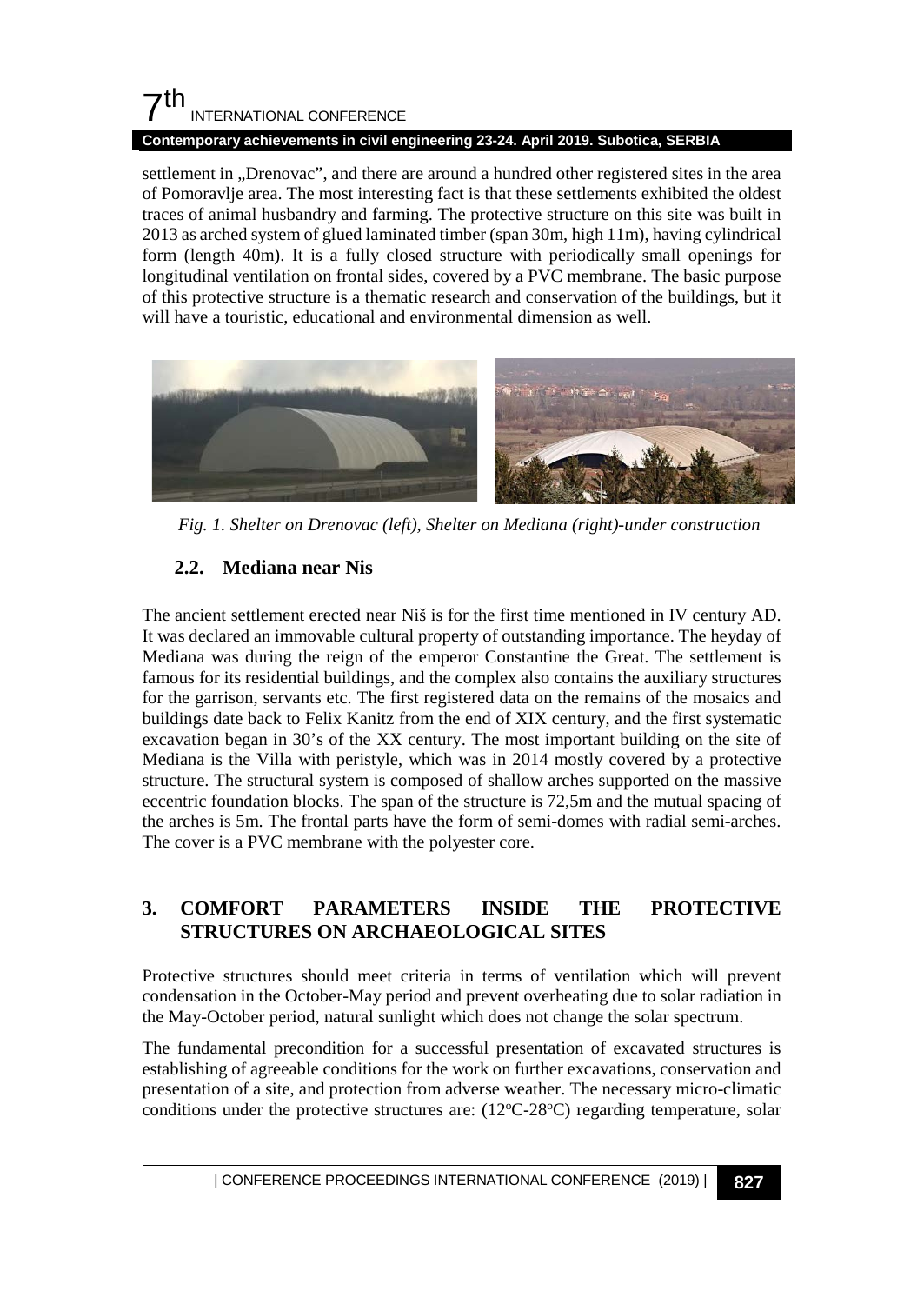#### **Савремена достигнућа у грађевинарству 23-24. април 2019. Суботица, СРБИЈА**

radiation, relative air humidity (40%-65%), as well as minimal natural illumination of 100 lux.

The studies performed to compare the mentioned comfort parameters on the most frequently used materials and their combinations indicate the following [5]:

- − The solar irradiation is identified as main cause of heating up of excavated sites in all seasons;
- − The air humidity under the open structures is directly connected to the relative air humidity of the exterior, but the dew point occurs less frequently because of more equalized temperatures in the cases when double layers are implemented and solar irradiation is reduced;

#### **4. APPLICATION OF MONITORING METHODOLOGY ON THE MEDIANA SHELTER NEAR NIS**

After construction of the shelter, it was discovered that the action of adverse weather effects on the site was not entirely prevented, but only diminished. Namely, one of the problems which was not solved was wetting of the mosaics caused by water dripping from the roof, which in addition to moistening can cause a mechanical damage and salt incrustation of salt on the floor mosaics. For these reasons, in order to protect the mosaics from these "new impacts" they were covered with a protective layer of geotextile and sand, which made them inaccessible both to the visitors and to the researchers.

The cause of occurrence of moisture was investigated by the expert team from the Faculty of Civil Engineering and Architecture of Niš, starting from the preliminary assumptions on the moisture causes. The first assumption was that the condensation is caused by the structure of the arched beams, which due to the fitting technology were composed of three parts which were assembled in situ using metal plate connectors. (Figure 2.a). Metal and wood have different thermal characteristics, so it was assumed that condensation occurred on the metal surfaces of the connectors.

The third assumption on the cause of wetting is condensation on the inner surface of the membrane due to the environment conditions which are approximately the same as outside the building and to the specific thermal characteristics of the membrane. Because the shelter is open, the air temperature is quickly equalized with the membrane temperature during the night, which due to the high humidity and low morning temperatures creates conditions for condensation and wetting of the lower surface of the membrane.



*Fig. 2. a,c. GlueLam wood arches with metal connectors, b. Small vents on membrane roof*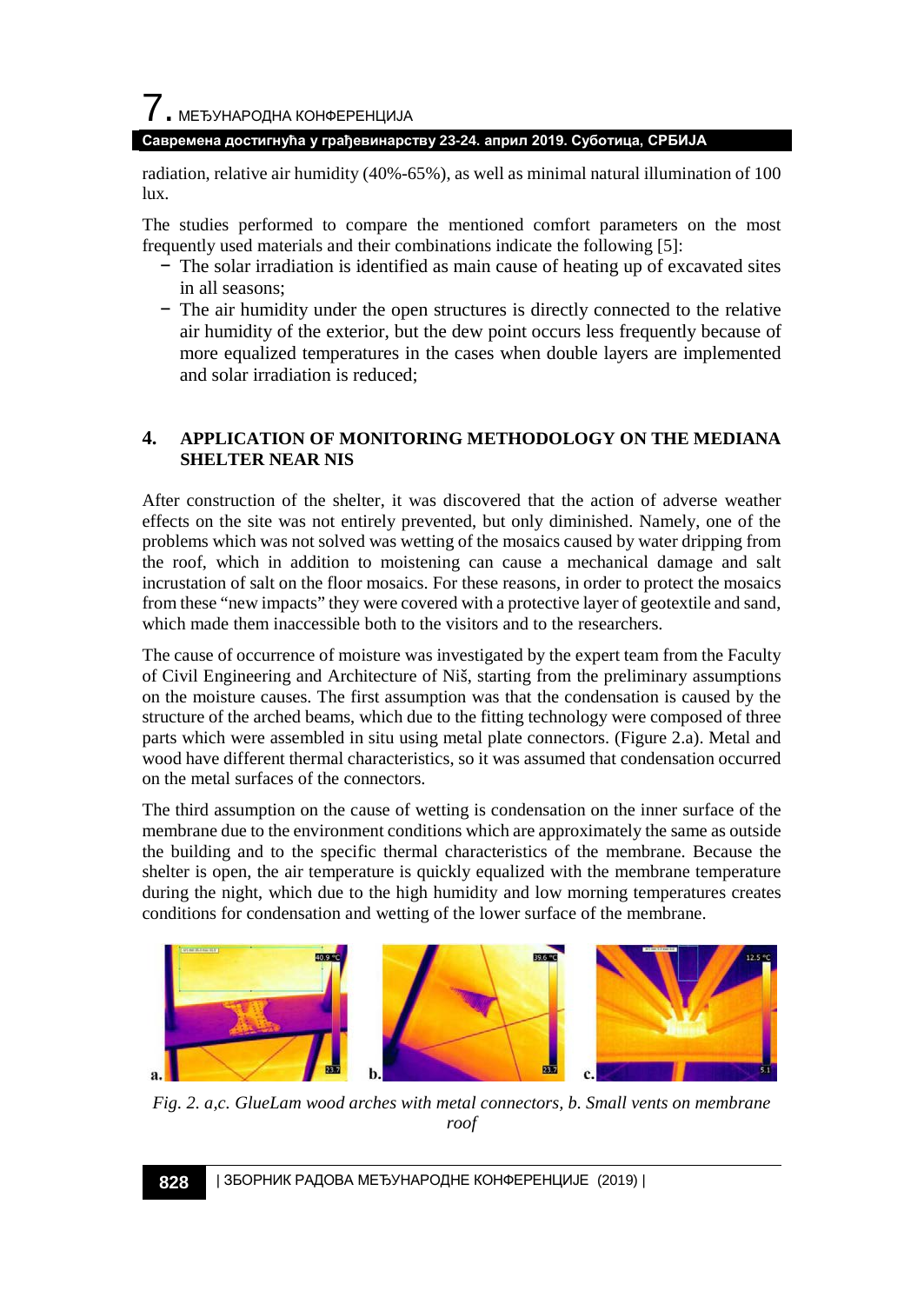#### **Contemporary achievements in civil engineering 23-24. April 2019. Subotica, SERBIA**

#### **4.1. Research methodology – Monitoring**

After making assumptions, the research team made an investigation plan which comprised acquisition of data on temperature and relative humidity of atmosphere, using the meteorological station WeatherUnderground I20DONJA2, and by measuring the same parameters in the shelter, using TFA Dostmann wireless 868 MHz temperature/humidity station (Fig.3.a, b) Temperature of the surfaces which were assumed to have had condensation were measured using a thermal-vision camera ThermaCam FLIR B20 (Fig.3.c, d). It was decided to perform the measuring at times of daily maximum and minimum temperatures for 10 consecutive days (16/04 to 25/04/2018). The morning measurement was performed immediately before sunrise, at the moment when the external temperatures are the lowest, and the afternoon measurement at the time of day when the temperatures were the highest. The IR camera recorded the temperatures of the wooden beam, metal connectors, vents and membrane cover (Fig.2). Measurements were taken at nine points (A1-A4 and B1-B4, C). The points where surface temperature, air temperature and humidity were measured are presented in figure 4.



*Fig. 3. a. Temperature/humidity station, b. Temperature Transmitter c. ThermaCam Flir B20, d. ThermaCam table with applied settings*



*Fig. 4. Shelter cross section with measurement disposition*

#### **4.2. Measurement results and data analysis**

In order to prove and disprove the assumptions, parallel temperature diagrams of structural elements were formed (Laminated wood / Metal, Membrane). Apart from the averaged surface temperatures of structural elements, also presented are the dew point temperatures Fig.5, Fig.6).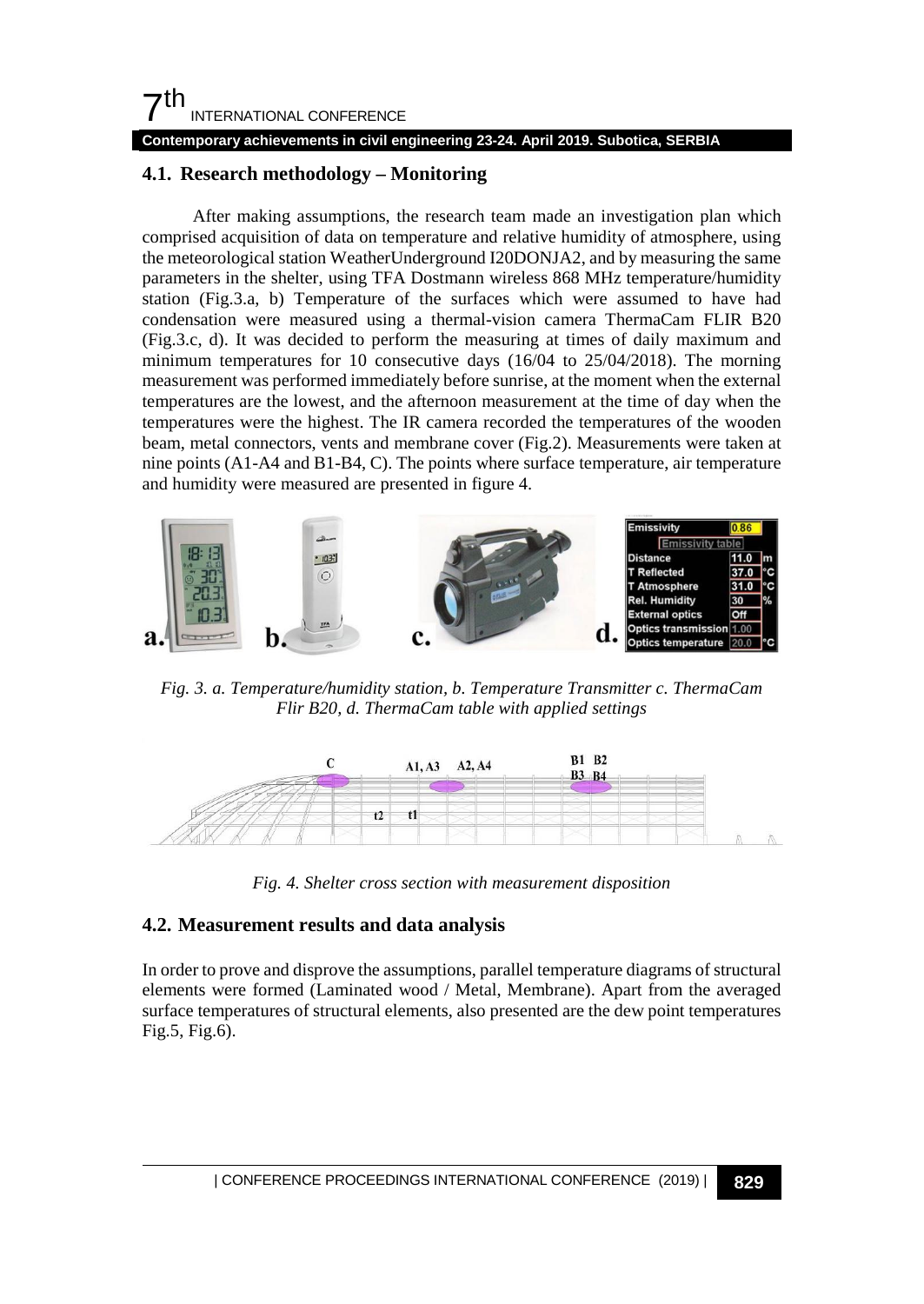

*Fig. 5 Parallel average temperature diagram of structural laminated wood and metal elements and Dew point temperature (measuring positions A1 to A4, B1 to B4, C)*

By analyzing the temperatures in figure 5, it becomes clear that there is no condensation due to the temperature difference between the metal connectors and wooden beams. The collected data indicate that the temperature difference between these two materials on the building is minimal and that none of them reaches the dew point, and therefore is the cause for condensation. The first assumption is for this reason rejected as incorrect.

It is noticeable that the membrane temperature has far higher amplitudes of oscillation than the external temperature. Thus, during daytime, the membrane has a far higher temperature owing to the Sun radiation in cloudless days, while at night, it cools below the external air temperature which reaches its minimum in the early morning hours before sunrise. The intersection of the Dew point and Membrane temperature diagrams is evident in the morning hours of each day when measurement was performed, which indicates that the conditions for formation of dew on the lower side of the membrane existed. The exact period when the condensation occurred cannot be determined with certainty on the basis of one morning measuring, but it is evident that dew existed for as long as imaging using ThermaCamera lasted, in the period of around 45 minutes.<br>Average membrane themperature measuring results A1 to A4



*Fig. 6. Parallel average temperature diagram of structural membrane and Dew point temperature (measuring positions A1 to A4, B1-B4, C)*

#### **5. APPLICATION OF MONITORING METHODOLOGY ON THE DRENOVAC SHELTER NEAR PARACIN**

At the Drenovac site, it was also perceived that the water drips from the roof, that is, from the shelter, which compromised the planned in situ conservations of the Neolithic house remains. Information on the relative humidity and temperature were acquired in order to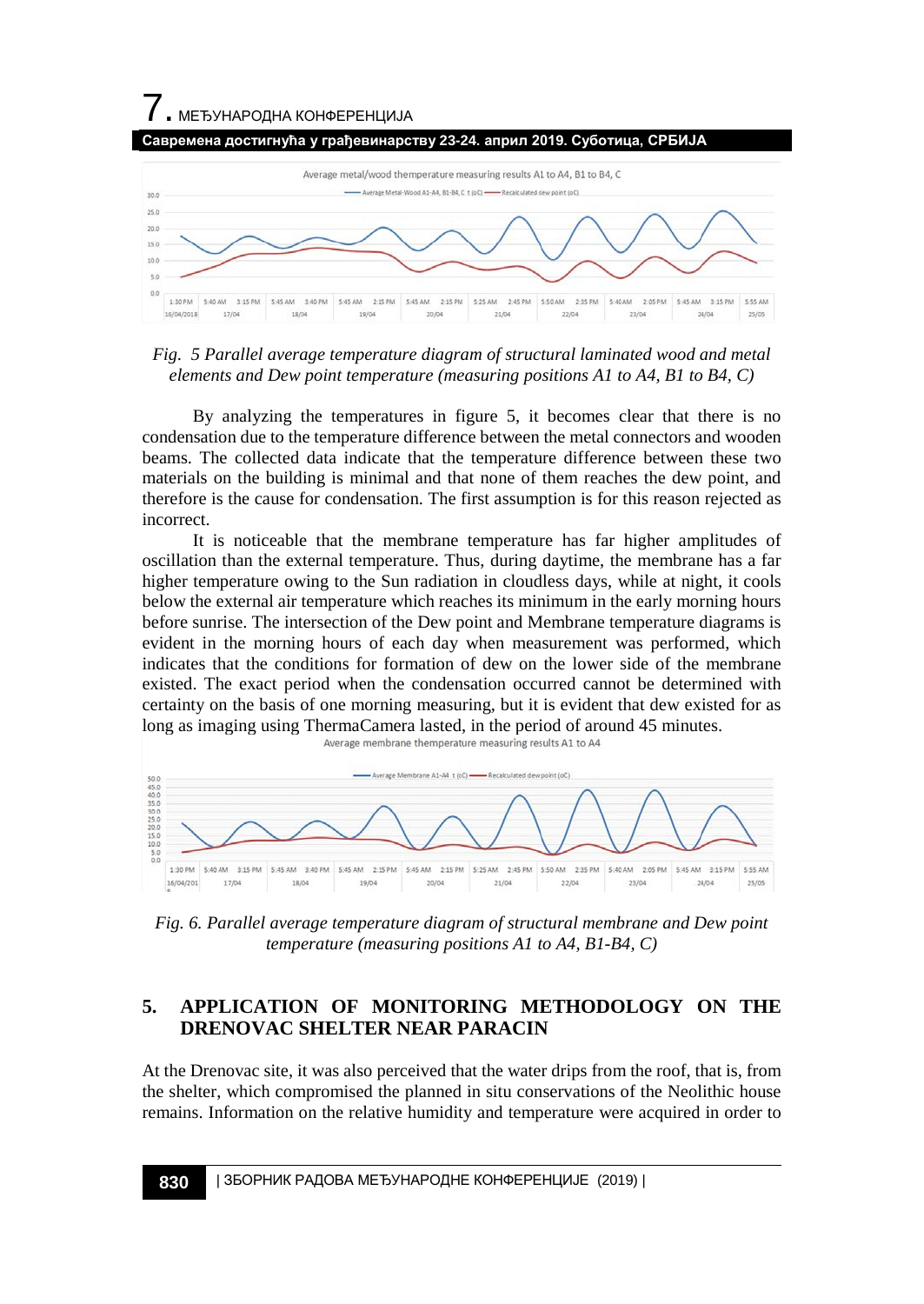#### **Contemporary achievements in civil engineering 23-24. April 2019. Subotica, SERBIA**

provide data for risk assessment of material damage and efficiency of protection. The research was realized in the framework with the Archeological institute of the SANU (Serbian Academy of Science and Arts) and the Central institute for conservation on the scientific-research project "Archeology of Serbia: Cultural identity, integration factors, technological processes and the role of the central Balkan in the development of the European pre-historical period" (OI 177020). At the Drenovac site were installed the mini Data-loggers "Testo" type 174Н, for continuous acquisition of data on the relative humidity and temperature, which stored the values at every hour. There were initially four instruments: one monitoring external conditions  $(\theta_1, \varphi_1)$ , then one at the present-day ground level (baseline level,  $\theta_2$ ,  $\varphi_2$ ), one at the excavated level (at the depth of 2m,  $\theta_3$ , φ3) and one in the Neolithic (θ4, φ4). After the works were completed, the data-logger was covered with geo-textile along with the remains of the Neolithic house. The measurements were conducted in the period from  $12<sup>th</sup>$  of November 2015, to  $5<sup>th</sup>$  of November 2016. During November 2015, a theft of the logger no.2 was reported.



*Fig. 7. Temperature/humidity station, a. Overview, b. Probe on level -2m, c. Probe in "Neolithic house" on level -2m covered by geo-textile*



*Fig. 8. Shelter cross section with measurement disposition*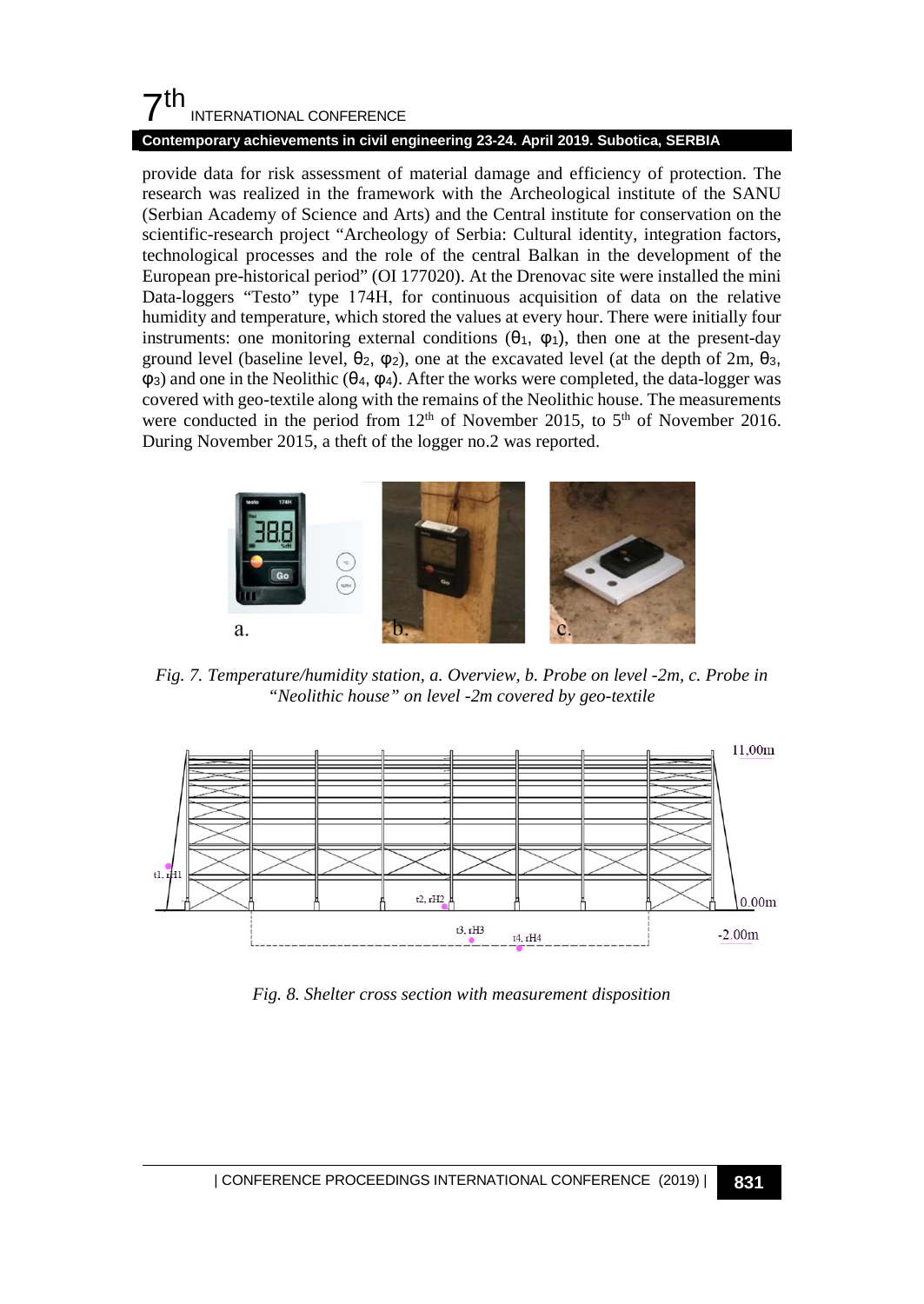

*Fig. 9. Measured temperature and relative humidity in Drenovac*

The analysis of the data acquired from the official site WeatherUnderground IPARAIN15 and measured values of external temperature and relative humidity have very similar values. The values of relative humidity read out inside the building are very high (exceeding 80%), and the temperatures close to the dew point. The conclusion on the emergence of condensation on the roof membrane in Drenovac is drawn based on the comparison with the known data of environmental conditions at Mediana, where it was found that for the relative humidity higher than 70% in early morning hours the conditions for reaching the dew point and condensation on the roof membrane were created. The conclusion certainty would be higher if the data on the temperature and air humidity next to the membrane were provided. In the case of the Drenovac shelter, it can be expected that the occurrence of condensation is possible during most of the daylight hours due to the higher value of relative humidity and because the structure is completely enclosed – consequently, there is no air circulation.

## **6. ARCHITECTURAL AND TERMO-TECHNICAL IMPROVEMENT OF THE PROTECTIVE STRUCTURES**

First step for elimination of causes of deterioration due to physical action of water, chemical action of crystallization, development of biological agents which are directly related to ambient conditions is architectural correction of protective structure. An example of a successful correction is the shelter of the Viminacium mausoleum, which, 10 years after construction, due to the intensive condensation and lack of natural air circulation had to be remediated. Sections of timber beams next to the roof membrane rotted due to the increased humidity and they were replaced with new sections. The domelike form was opened at its top to create conditions for natural air circulation and elimination of warm and humid air, and simultaneously, at the lowest points, there are openings for intake of fresh air. Opening of the top is accomplished by the positive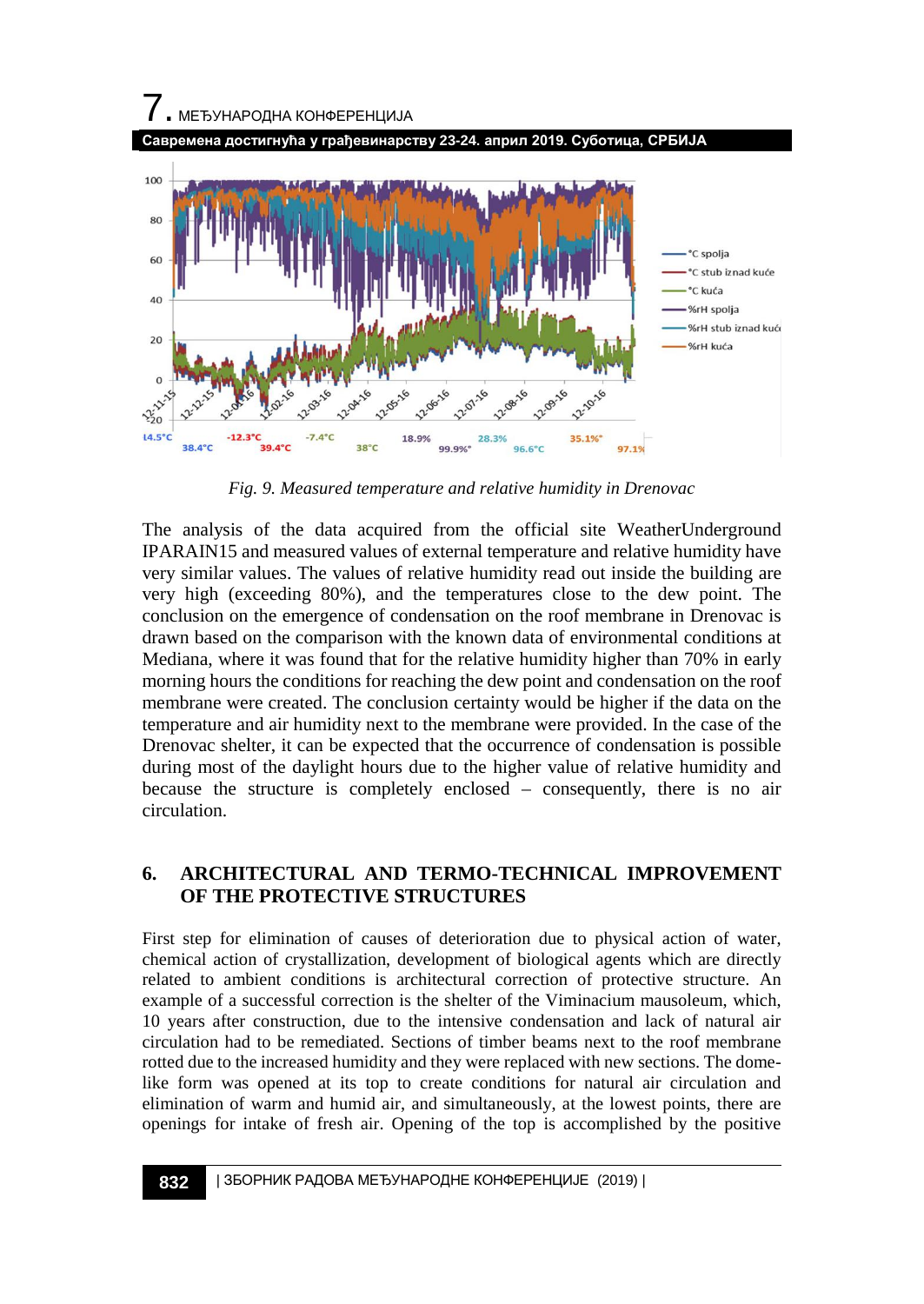#### **Contemporary achievements in civil engineering 23-24. April 2019. Subotica, SERBIA**

pressure inside the shelter, while the lower opening are used for entry-exit points for tourists. The similarity of the geometrical form of the shelter in Drenovac and Mediana implies and identical correction of architectonic design, which is based on the necessity of cross-circulation of air next to the membrane, which would be accomplished by opening a skylight at the top zone of the cylindrical form, as well as with lateral – longitudinal openings at the pavement level.

Advancement of technical characteristics of sensors detecting temperature (of air and surfaces), relative air humidity, material moist, rate and direction of air circulation, illumination level, and connection of sensors to data loggers crated potential to monitor the variations of ambient parameters in real time. Measurements of individual parameters affecting the deterioration are introduced and performed continuously, at equal time intervals. (Fig.10).



*Fig. 10 Common integrated monitoring schema of ambient parameters [5]*

Second step is advanced technological solutions for monitoring of selected ambient parameters, software model of analysis of acquired data in real time, and prompt action to eliminate the deleterious impacts represents a dynamical model of management of ambient conditions in enclosed protective structures.

This comprises introduction of thermo-technical solutions related to programmable logical controllers (PLC) which control the units for automatic opening/closing of the openings for natural circulation, or in the extreme cases in the winter period induction of heated air or of cooled air in summer.

## **7. CONCLUSION**

Monitoring of ambient parameters inside shelter is necessary in order to pinpoint the mechanisms which lead to devastation of artifacts. The monitoring performed in real time, by recording of software analyzing data facilitates timely interventions which prevent adverse effects on the excavated remains. The choice of measuring instruments and their arrangement depends on the protective structure, sort of excavated remains and budget for their procurement.

Monitoring at the archeological site Mediana near Niš and Drenovac near Paraćin were performed. During the measuring period, the conditions for creation of condensation were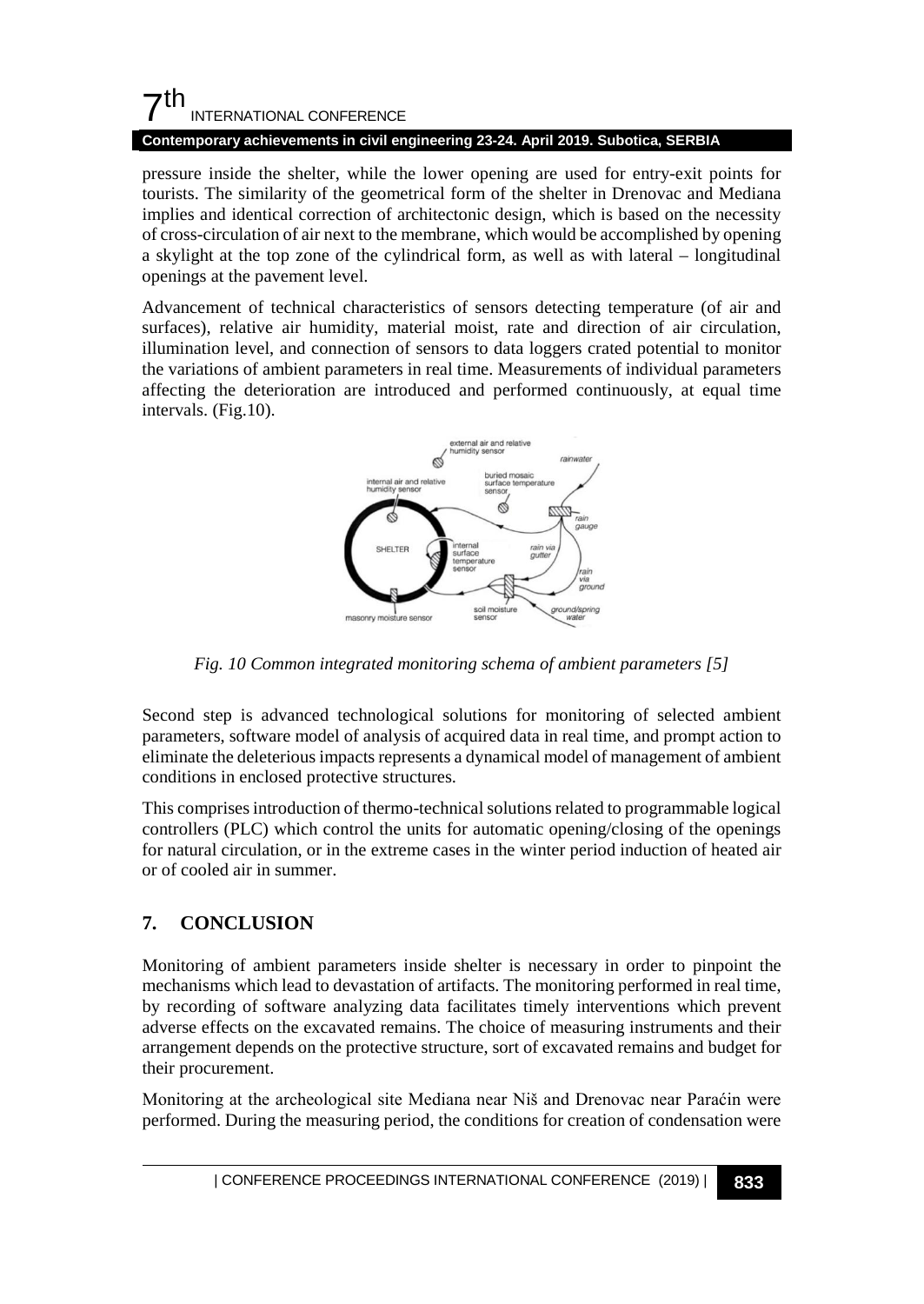#### **Савремена достигнућа у грађевинарству 23-24. април 2019. Суботица, СРБИЈА**

identified in the early morning hours, before sunrise, at the relative air humidity which reached the value of around 70% at the height of 1,7m. Due to the thermal characteristics of the membrane and ambient conditions which change dynamically with the change of external parameters of temperature, humidity and pressure (open structure), the membrane temperature during night time reaches the dew point temperature, which leads to the separation of a moist film on the inner side of the membrane when the interior air humidity reaches the critical value at the measured temperature. It is clear that in the conditions of relative humidity and measured temperatures the condensation occurs.

By remodeling the existing protective structures in Drenovac and Mediana on can prevent formation of condensation on the interior surface of the roof membrane. Remodeling comprises lateral controlled technical openings for air induction, as well as the openings on the top roof zone of the shelter which would enable natural cross-circulation of air next to the roof membrane, by opening/closing. This is accomplished by a programmable controller which on the basis of the measured parameters and recalculated conditions for achieving of dew point on the membrane in the real time controls the technical system for opening/closing.

#### **REFERENCES**

- [1] Cetin Yaka: Architectural design characteristics of protective structures at archaeological sites and their impact on conservation of remains, *PhD dissertation, Institute for technology Izmir*, Turkey, 2007.
- [2] Kostic D, Gligorijević M: Method for evaluation efficiency of applied protective structures and their influence on archaeological sites, *X International Conference-Assessment, Rehabilitation and Maintanance of Structures and Settlements*, Vršac 2017.
- [3] Kostic D,Bogdanović Protić I, Vasov M, Ilić M, Milošević V, Ranđelović D, Bogdanović V: Diagnosing and Identification of the Causes of Adverse Impacts on the Mosaics of the Archeological Park Mediana, *Build Heritage Management & Presentation*, Nis 2018, ISBN 978-86-900570-0-9, R19
- [4] Kostic, Milosevic, Bogdanovic, Vasov, Vucur: Influence of Single and Double Membrane Roofs on Thermal Behaviour of Enclosed Space, *[Technical](https://hrcak.srce.hr/tehnicki-vjesnik)  [gazette](https://hrcak.srce.hr/tehnicki-vjesnik)*[,Vol.25 No.Supplement](https://hrcak.srce.hr/index.php?show=toc&id_broj=16147) 1 May 2018, p.188-196, ISSN 1330-3651 (Print), ISSN 1848-6339 (Online) ,<https://doi.org/10.17559/TV-20161205160405>
- [5] Rosina E, Zanelli A, Beccarelli P, Gargano M., Romoli E: New Procedures and Materials for Improving Protection of Archeological Areas, *Materials Evaluation*, August 2011, pp.979-989
- [6] Stewart J, Neguer J, and Demas M: Assessing the Protective Function of Shelters over Mosaics, *IX conference of the International Committee for the Conservation of Mosaics*, Tunisia, 2005.
- [7] Vasić-Petrović E, Momčilović-Petronijević A: Shelters For Archaeological Sites In Serbia: A Research Aiming To Develop Guidelines For Future Design And Construction, *Facta Universitatis, Series: Architecture and Civil Engineering*, Vol.13, No.2015, pp.113-121
- [8] Yael Alef: A Guide to Planning Shelters Over Archaeological Sites and Over Mosaics, *Conservation Department of the Israel Antiquties Authority*, 2013.